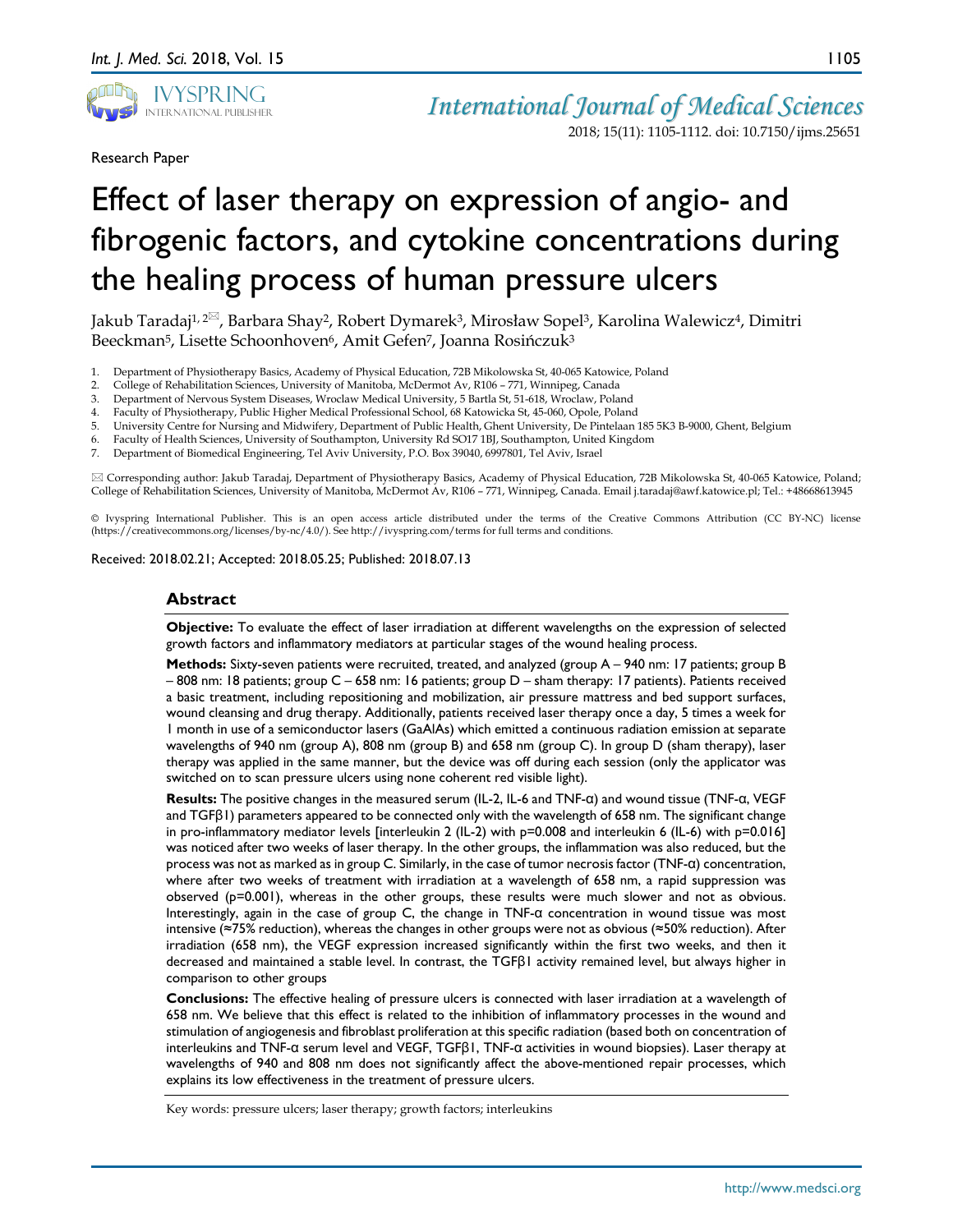## **Introduction**

The management of pressure ulcers is an extremely important clinical, social and economic problem [1, 2, 3]. It is upsetting that despite the enormous technological advances in medicine that have taken place over the last decades, there is still unsatisfactory effective, affordable, and versatile method of treatment for every patient with pressure ulcers (without many contraindications and limitations). Therefore, researchers are more inclined to seek new and unconventional methods, sometimes also in the field of physical therapy [4, 5, 6, 7, 8].

In recent years, the interest in the application of laser therapy in supporting chronic wound healing has increased [9, 10, 11]. However, the effectiveness and usefulness of this method has not been unequivocally confirmed so far. According to the latest (the next edition is scheduled for 2019) global consensus of three scientific societies dealing with the subject of treatment of pressure ulcers (the European and US National Pressure Ulcer Advisory Panels – EPUAP and NPUAP, along with the Pan Pacific Pressure Injury Alliance – PPPIA) entitled "Prevention and Treatment of Pressure Ulcers: Clinical Practice Guideline" [12], recommendations for the use of laser radiation are based only on vague presumptions and ambiguous conclusions arising from case reports (case studies or methodologically weak pilot clinical trials), comments and expert opinions. This is the reason why at this stage, recommendations for laser therapy as a treatment in pressure ulcers are on the lowest level of evidence, according to the Evidence-Based Medicine (EBM).

In 2013, our team published the results of randomized clinical trial [13], which evaluated the efficacy of laser therapy at different wavelengths to treat pressure ulcers. Seventy-two patients with pressure ulcers were allocated to one of four comparison groups, in a single blind trial method with laser therapy at different wavelengths: (group 1) 940 nm; (group 2), 808 nm; (group 3), 658 nm; and (group 4), sham laser therapy. The procedures were performed once a day, 5 days a week for the period of 1 month. The wound healing process measured by digital planimetry was evaluated before physical procedures, immediately after the end of treatment, and 1, 3 months later as a follow-up. The results were relatively surprising, as only irradiations at the wavelength of 658 nm was found to be more effective than the other three methods and led to rapid and fairly spectacular therapeutic progress in comparison to the control group. Interestingly, the other wavelength of radiation (940 and 808 nm, much more popular in clinical practice than 658 nm), did not significantly influence the healing process and did not

even show any statistically significant advantage over sham therapy.

The above study results have confirmed the need to conduct a study with the aim to evaluate the mechanisms of healing with laser irradiation in the treatment of pressure ulcers. It seems that the lack of knowledge of the effects of laser therapy on healing processes at the molecular and immunological level (such as the expression of angio- and fibrogenic factors, and cytokine concentrations) significantly hinders the use of this method in clinical practice. Without establishing and understanding the effects of radiation on the wound and healing processes based on basic sciences, it is difficult to substantiate the use of laser irradiation technology in hospital or outpatient settings in patients with pressure ulcers.

The aim of the present study was to evaluate the effect of laser irradiation at different wavelengths 940, 808 and 658 nm (in reference to previous clinical trials of our team and the publication from 2013, and above all to conduct the same concept and methodology) on the expression of selected growth factors and inflammatory mediators at particular stages of the wound healing process.

## **Materials and Methods**

## **Study Design**

The study was performed between April 2015 and October 2017 in two medical centers in accordance with the guidelines of the Declaration of Helsinki and the Principles for Good Clinical Practice, as well as respecting the rights and dignity of the other person. The study was approved by the local Bioethics Committee (file reference number 4/2014). Written informed consent was obtained from all patients. In addition, the study was registered prospectively on the Australian New Zealand Clinical Trial Registry platform (ACTRN12615000366550). This paper has been prepared using the CONSORT 2010 guide for the reporting of parallel group randomized trials (Figure 1), as well as the associated documents for randomized trials of non-pharmacological treatments [14].

## **Settings and Participants**

The study included patients diagnosed with a chronic wound of pressure ulcer-related etiology. The inclusion criteria were: (1) stage II, III or IV according to the EPUAP/NPUAP classification system for pressure ulcer [12], (2) wound area at least 0.5 cm<sup>2</sup> and not more than 50 cm2, (3) duration of the condition between min. 6 to max. 24 months and (4) location of pressure ulcers in the sacrum and pelvis (Figure 2). The exclusion criteria were: (1) a clinically detectable wound infection (critical bacterial colonization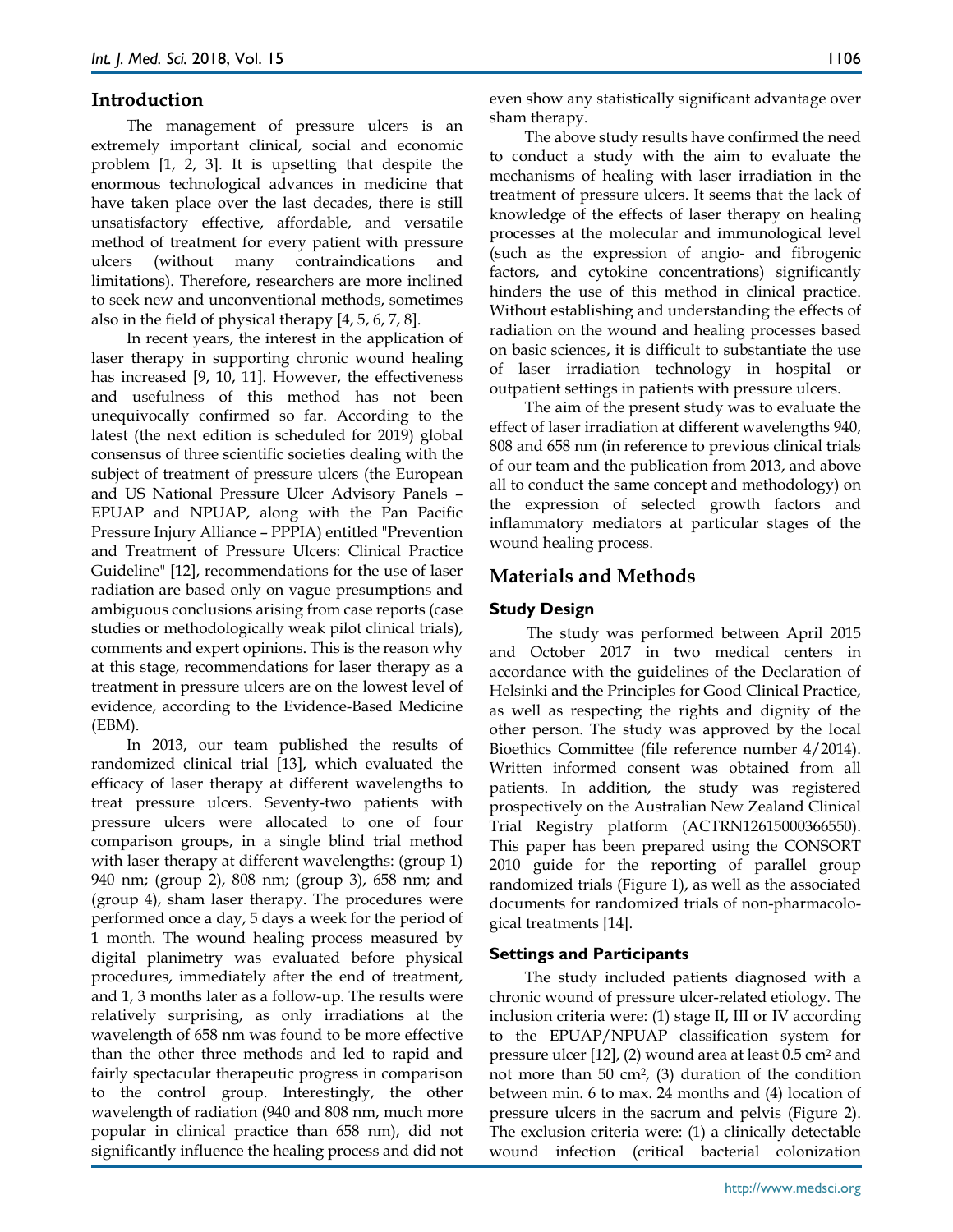

**Figure 1.** The CONSORT flow chart

confirmed by wound swab and bacteriological examination, foul odor, increased pain and inflammation in the tissue around the ulcer, lympho-flow and significant serous effusion), (2) use of drugs, such as corticosteroids, anticoagulants, opiates, antibiotics (3) use of special active dressings such as hydrocolloids, hydrogels, alginate, with the addition of metallic silver or any other type of therapeutic procedures different from those planned and used in this study, (4) non-compliance with ulcer management recommendations, (5) pregnancy, (6) ankle-brachial pressure index (ABPI) < 0.8, (7) diabetes (HbA1C > 7%), (8) systemic sclerosis, collagenases, psoriasis and other autoimmune diseases, (9) neoplastic disease, (10) allergic reactions (11) diagnosed mental illness, alcoholism or other addictions.



**Figure 2**. Ulcer in sacrum area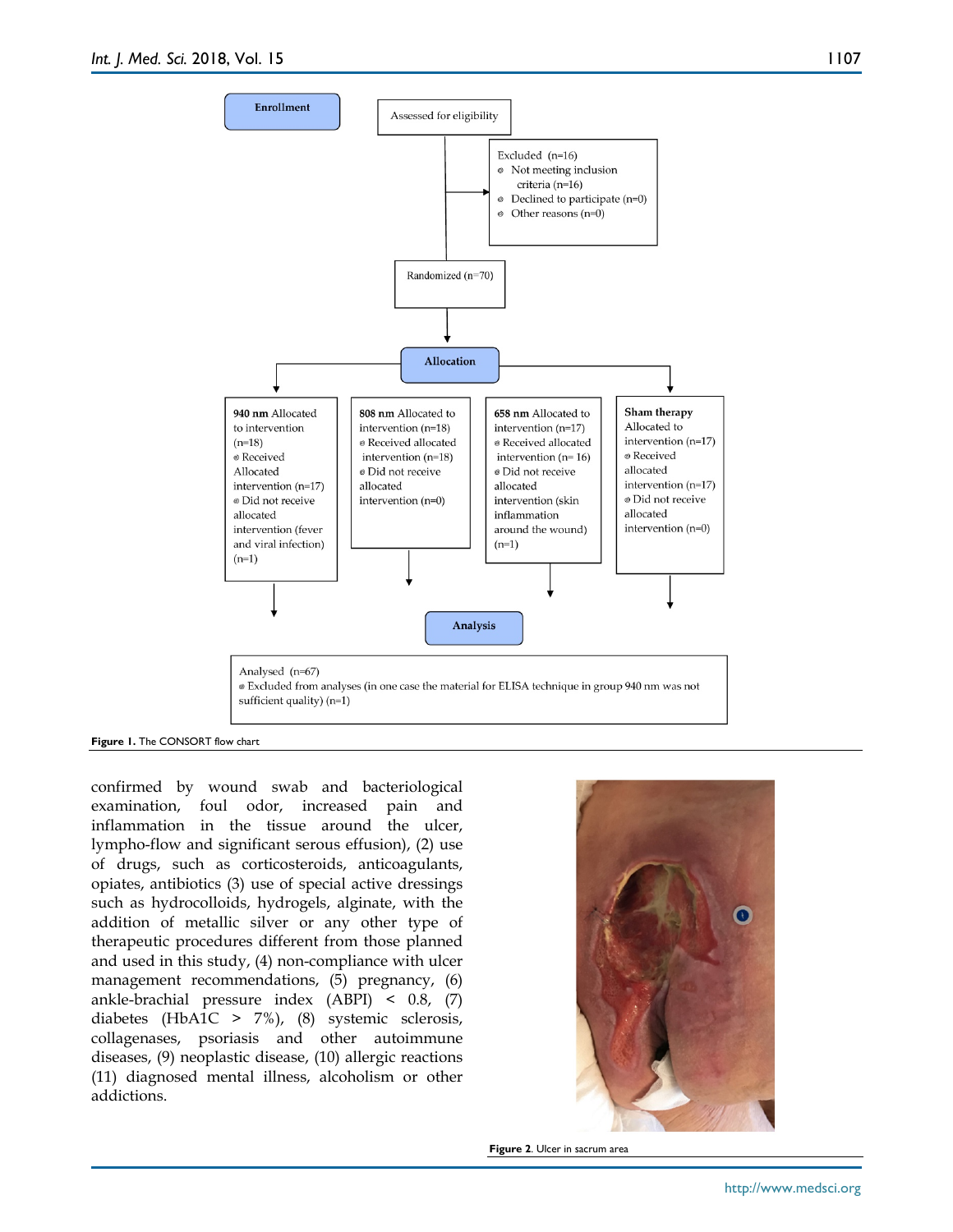All patients had a stabilized and unified diet one month before the start of the study and their nutritional status was monitored using the Nutritional Risk Screening Tool (NRS 2002) [15]. Nutritional supplementation was used when necessary to ensure that the patients received the recommended quantity of proteins, vitamins, and minerals. To determine whether patients met the criteria described in the protocol and whether there has been a deterioration of health status (some exclusion criteria could appear during the study), they underwent tests including standard blood morphology with smear, immunoassays, HbA1c, cholesterol level, hepatic enzymes, urinalysis and renal hemodynamics, ECG) twice within three months before the experiment, and once during the study time. Blood samples were tested to screen patients for nutritional status markers and metabolic disorders, such as different types of anemia, thyroid dysfunction, impaired glycemic control, dehydration, protein deficit, and hypoalbuminemia. In this way, a homogeneous and representative population was ensured in the comparison groups. The flow of patients in the study at its subsequent stages is shown in Figure 1 and the analysis was performed on 67 patients in total.

## **Randomization and Blinding**

Patients were randomly allocated to four groups with the use of sealed envelopes with special codes inside. An administration official who had no further contact with the patient during the treatment and did not know the therapeutic details drew the envelopes. The devices were coded only with symbols, all the treatment parameters were prepared before the start of the study and the settings were fixed, thus the therapists performing laser therapy did not know anything about the doses of irradiation. Periodic monitoring of the apparatus was conducted by technicians who were not involved in the study and after treatment hours. Patients did not receive any information about group allocation and they could not distinguish the type of therapy. The collection of blood and wound tissue samples from the wound was done by other personnel who carried coded material for further diagnostics and the laboratory workers were unaware of any study details. The results for statistical analysis were also coded. Only the project coordinator and co-workers were able to decode the data, however, these employees did not have any contact with patients and could not influence the final results of the study.

## **Interventions**

Patients from all groups received a basic treatment, including repositioning and mobilization,

air pressure mattress and bed support surfaces, wound cleansing (0.9% normal saline). Additionally, skin in the wound area was cleaned with solutions: 1. (2-Propanolum 45%; 1-Propanolum 10%; 2-Biphenylol 0.2%; hydrogen peroxide; purified water) and 2. (ethanol 46%; isopropyl alcohol 27%; benzyl alcohol 1%; hydrogen peroxide; purified water). Patients received also the compound topical cream on the ulcer area (1 g contains 20 mg allantoin and 50 mg dexopanthenol as a 50% solution of panthenol in propylene glycol) with an outer layer of a wet dressing held in place by a medical-quality rubberized fabric. A dressing change was carried out 1–2 times a day, depending on local exudation.

Patients from all groups received laser therapy once a day, 5 times a week for 1 month. The EzLase 940 (Biolase Technology, USA) and Rainbow Drops with SIX Laser 658 TS probe (Cosmogamma Group, Indonesia) devices were used for the treatments. There are semiconductor lasers (GaAlAs) which emitted a continuous radiation emission at separate wavelengths of 940 nm (group A), 808 nm (group B) and 658 nm (group C). The size of the laser spot was 0.1 cm<sup>2</sup> when scanning the ulcer surface with a cone-shaped applicator (compound movement with a frequency of 20 Hz along the ordinate axis and 0.5 Hz along the abscissa axis). The applicator was applied non-contact from a distance of 2 cm to the wound. The duration of a single protocol depended on the size of the wound, and the therapy was adjusted to obtain an average dose of 4 J/cm<sup>2</sup> (direct dose measured on the surface of the wound using the Mentor MA10 device, ITAM Inc., Poland). In group D (sham therapy), laser therapy was applied in the same manner, but the device was off during each session (only the applicator was switched on to scan pressure ulcers using none coherent red visible light).

## **Measures**

A fasting venous blood sample from the upper limb (5 ml) was collected three times – in the morning on the day prior to the treatment (day zero), after 2 weeks of irradiation and the day after the monthly laser therapy. Blood serum was obtained in a standard manner by centrifugation.

In addition, tissue samples measuring  $3 \times 3 \times 3$ mm were taken from the bottom of the wound from all patients at the same three timepoints, i.e. on day zero, after 14 days and finally after the completed therapy- 4 weeks later).

The collected tissue samples were immediately washed with cold 1X phosphate-buffered saline (PBS), then placed on ice and cut into smaller pieces and frozen immediately in liquid nitrogen and stored on ice for rapid homogenization. Samples for further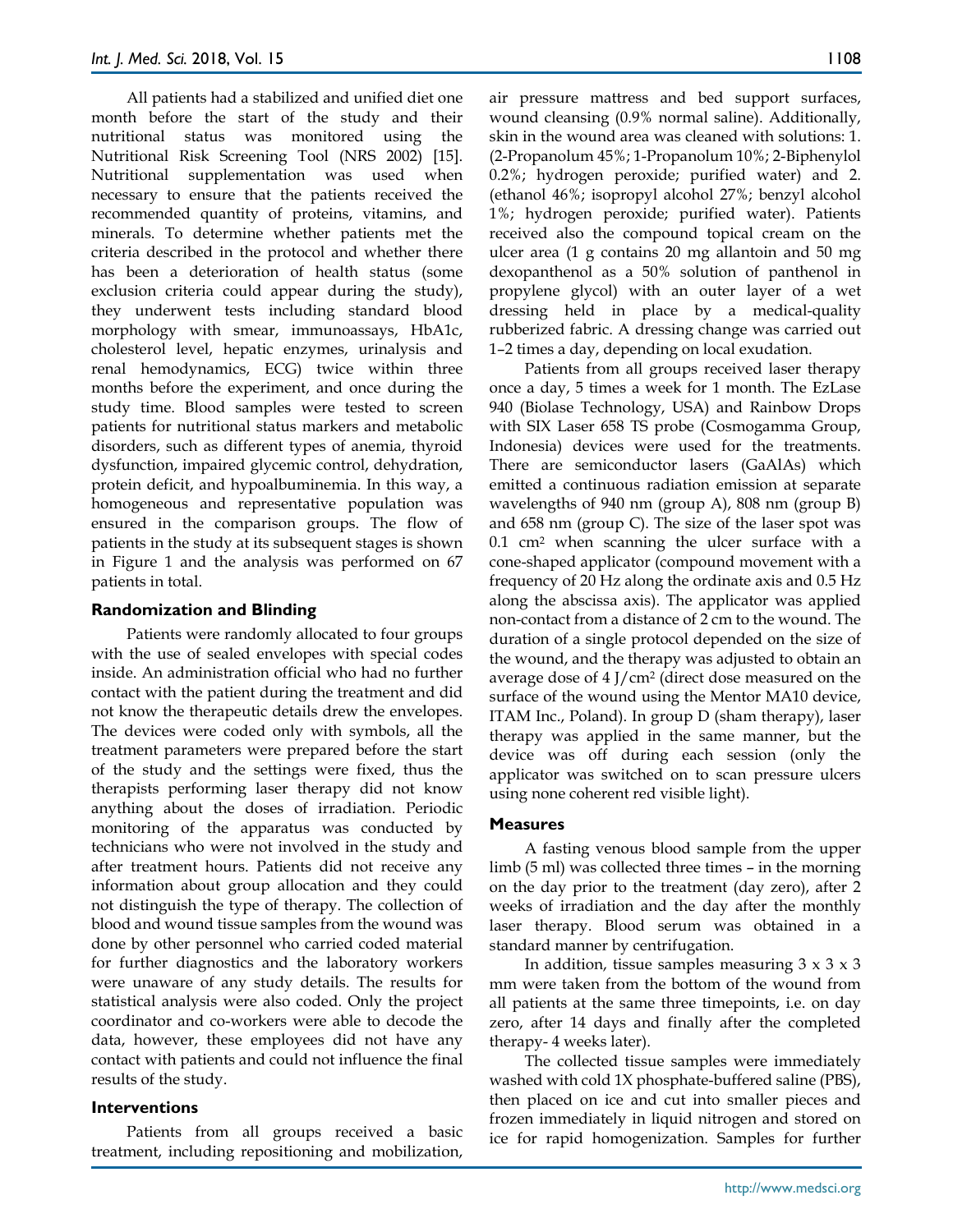testing were stored at -80° C. Samples were placed in a test tube with a cold radioimmunoprecipitation assay buffer (RIPA) – 600 μl of buffer for 10 mg of tissue – with dithiothreitol protease inhibitors (DTT, leupeptin and aprotinin). Homogenization and cell lysis were performed with the UP200St ultrasonic homogenizer (Hielscher-ultrasound technology, Germany) for 5 min in a cycle of 15 seconds of sonification and 10 seconds of rest at 180 W (keeping the tube on ice). After the homogenization process, the lysate was centrifuged for 20 min at 27,000 g. The collected supernatant was prepared for further testing.

A quantitative sandwich ELISA enzyme-linked immunosorbent assay was used to determine the level of IL-6, IL-2 interleukins and TNF-α tumor necrosis factor and TGFβ1, VEGF growth factors in the serum and lysate of the collected tissues. The test was performed with the use of Hangzhou MultiSciences kits (China) and (R & D Systems, USA) according to the manufacturers' protocols. Standard solutions (100 μl two-fold dilution), test samples diluted in buffer (20/80 μl) and biotin-bound specific detection antibodies (1: 100, 50 μl) were added to wells of microplates coated with specific monoclonal antibodies. Binding of the present antigens by immobilized antibodies occurred during incubation (2 h at room temperature on a microplate shaker, 300 rpm). After rinsing with buffer, streptavidinhorseradish peroxidase (HRP) solution (100 μl) was added to each well and incubated 45 min at room temperature on a microplate shaker. The color of the samples was obtained by adding tetramethylbenzidine (TMB) solution and incubating in the dark at room temperature for 10 min. After obtaining the color, the reaction was terminated by washing with buffer. Optical density (OD) was measured in a microplate reader at wavelength of 450 nm.

## **Statistical Analysis**

Statistica 12 (StatSoft, Inc., USA) was used to perform statistical analysis. All the studied quantitative variables were compared with the use of the Shapiro-Wilk test to determine the type of distribution. The comparisons between groups were performed using the non-parametric Kruskal-Wallis ANOVA test with multiple comparisons. The Friedman ANOVA test with multiple comparisons was used to compare results within the groups. The level of  $p \leq 0.05$  was considered statistically significant. In calculating our sample size we have allowed for:

- up to 30% loss of participants (exclusion criteria);

- the minimum statistically significant difference would be set at 15% of the baseline

According to type I error, probability  $a = 0.05$ and test power 1-beta = 0.90 the detection of differences between four groups required at least 15 patients in each group (total of 60 patients).

# **Results**

## **Participant demographics**

Eighty-six patients were assessed for eligibility, of which sixteen patients were excluded from the study due to not meeting the criteria for inclusion. Seventy patients were randomized and allocated to the one of the intervention arms, however, two of them did not receive allocated intervention and one was excluded from analyses. Finally, sixty-seven patients were recruited, treated, and analyzed (group A – 940 nm: 17 patients; group B – 808 nm: 18 patients; group C – 658 nm: 16 patients; group D – sham therapy: 17 patients). The flow chart for study selection is shown in Figure 1 and the demographic and clinical characteristics are shown in Table 1.

**Table 1.** Baseline demographic characteristics of patients in groups.

| Characteristics               | 940 nm<br>$(n=18)$ | 808 nm<br>$(n=18)$ | 658 nm<br>$(n=17)$ | Sham therapy<br>$(n=17)$ |
|-------------------------------|--------------------|--------------------|--------------------|--------------------------|
| Gender [n (%)]                |                    |                    |                    |                          |
| Female                        | 12 (66.66)         | 11(61.11)          | 11 (64.70)         | 11 (64.70)               |
| Male                          | 6(33.33)           | 7(38.89)           | 6(35.30)           | 6(35.30)                 |
| Age [years]                   |                    |                    |                    |                          |
| Average (SD)                  | 72.55              | 74.35              | 75.30              | 71.65 (8.67)             |
|                               | (9.21)             | (10.11)            | (10.23)            |                          |
| BMI $[n \ (\%)]$              |                    |                    |                    |                          |
| BMI > 30                      | 1(5.55)            | 1(5.55)            | 1(5.88)            | 1(5.88)                  |
| BMI < 19                      | 1(5.55)            | 1(5.55)            | 1(5.88)            | 1(5.88)                  |
| Disability in changing the    | 10 (55.55)         | 9(50.00)           | 10 (58.82)         | 9(52.94)                 |
| position $[n(\%)]$            |                    |                    |                    |                          |
| Additional diseases [n (%)]   |                    |                    |                    |                          |
| General atherosclerosis       | 12 (66.66)         | 11(61.11)          | 11 (64.70)         | 10(58.82)                |
| Diabetes ( $HbA1C < 7\%$ )    | 7 (38.88)          | 6(33.33)           | 7 (41.17)          | 6(35.30)                 |
| Cerebral strokes              | 5(27.77)           | 6(33.33)           | 5(29.41)           | 4(23.52)                 |
| Myocardial infarction history | 5(27.77)           | 5(27.77)           | 5 (29.41)          | 4(23.52)                 |
| Multiple ulcers $[n (\%)]$    | 5(27.77)           | 4(22.22)           | 4(23.52)           | 5(29.41)                 |
| Wound area [cm <sup>2</sup> ] |                    |                    |                    |                          |
| Average (SD)                  | 32.44              | 29.11              | 35.76              | 30.28 (12.77)            |
|                               | (16.33)            | (12.89)            | (15.23)            |                          |
| Duration of ulcers [months]   |                    |                    |                    |                          |
| Average (SD)                  | 14.21              | 10.98              | 12.78              | 16.02 (11.56)            |
|                               | (8.12)             | (7.45)             | (9.22)             |                          |
| EPUAP/NPUAP scale [n (%)]     |                    |                    |                    |                          |
| $\Pi^{\circ}$                 | 5(27.77)           | 6(33.33)           | 6(35.30)           | 5(29.41)                 |
| III°                          | 10(55.55)          | 9(50.00)           | 8 (47.05)          | 10 (58.82)               |
| IV°                           | 3(16.67)           | 3(16.67)           | 3(17.65)           | 2(11.77)                 |
| Ulcer placement $[n (\%)]$    |                    |                    |                    |                          |
| Sacrum bone                   | 12 (66.66)         | 11(61.11)          | 10(58.82)          | 9(52.94)                 |
| Ischial tuberosity            | 3(16.67)           | 4(22.22)           | 4(23.52)           | 5(29.41)                 |
| Trochanter major              | 3(16.67)           | 3(16.67)           | 3(17.65)           | 3(17.65)                 |

## **Serum**

Immediately, the same day after the treatment it was clearly observed there was the greatest reduction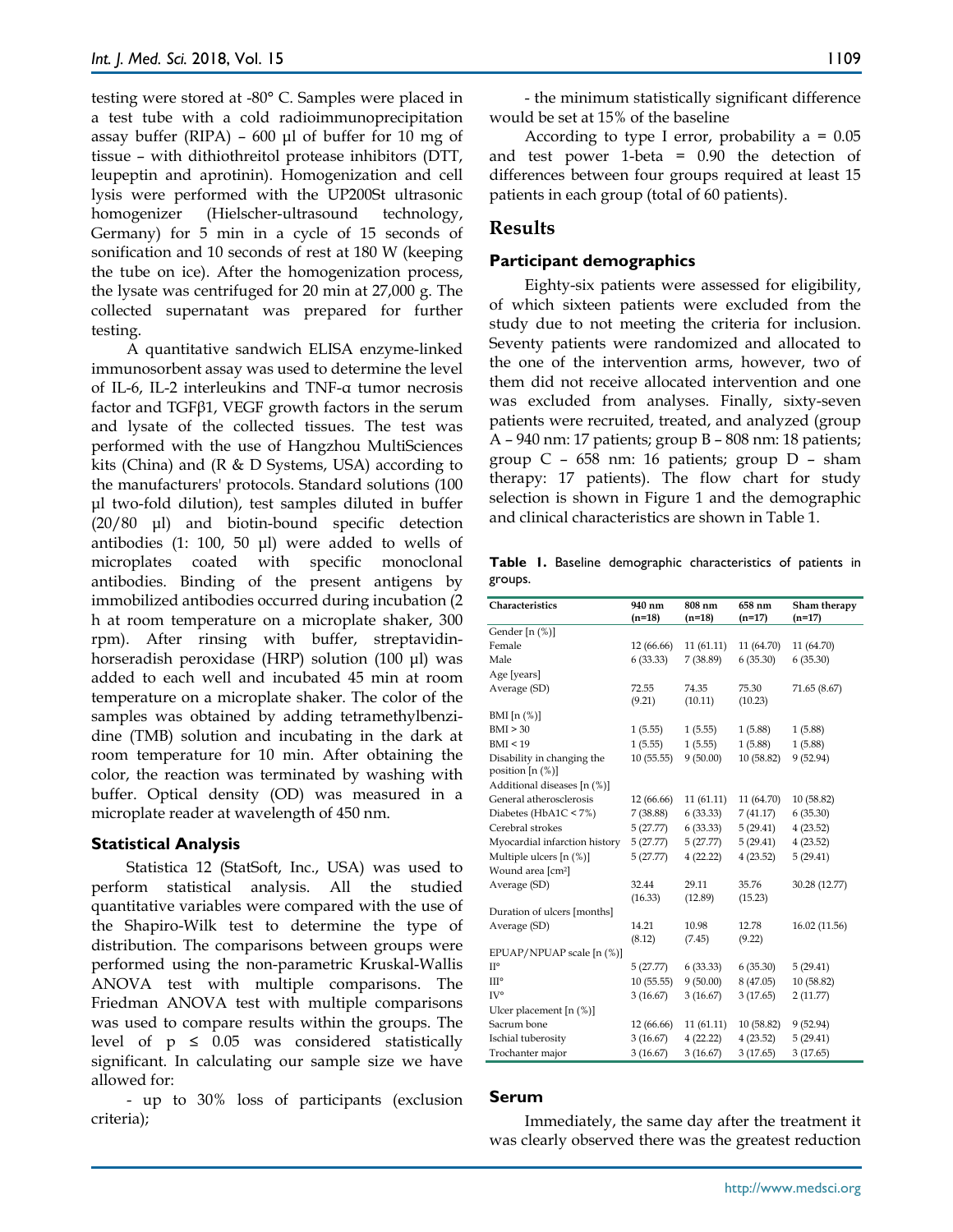in the concentration of pro-inflammatory interleukins in the blood in group C (658 nm). The significant change in these pro-inflammatory mediator levels [interleukin 2 (IL-2) with p=0.008 and interleukin 6 (IL-6) with p=0.016] was noticed after two weeks of laser therapy. In the other groups, the inflammation was also reduced, but the process was not as marked as in group C. Similarly, in the case of tumor necrosis factor (TNF-α) concentration, where after two weeks of treatment with irradiation at a wavelength of 658 nm, a rapid suppression was observed (p=0.001), whereas in the other groups, these results were much slower and not as obvious. Further, the analysis shows that there were no differences between groups A (940 nm), B (808 nm) and D (sham therapy), which indicates that laser therapy at these wavelengths does not bring an effective anti-inflammatory effect. However, the results in group C (658 nm) were significantly better than those obtained in the others groups. Detailed results are presented in Tables 2-4.

**Table 2**. Serum levels of IL-2 before, in the middle and after treatment in the four groups (pg/ml).

| Group        | <b>Before</b><br>[average (SD)] | 2 wks [average<br>$(SD)$ ] | After Javerage<br>(SD)] | *p-value |
|--------------|---------------------------------|----------------------------|-------------------------|----------|
| 940 nm       | 95.45 (13.23)                   | 74.34 (10.67)              | 66.78 (9.23)            | 0.034    |
| 808 nm       | 100.21 (14.54)                  | 69.47 (10.02)              | 67.78 (9.01)            | 0.032    |
| 658 nm       | 97.89 (13.42)                   | 35.66 (4.38)               | 26.45 (4.78)            | 0.008    |
| Sham therapy | 94.11 (11.98)                   | 70.21 (9.89)               | 66.36 (8.89)            | 0.035    |
| **p-value    | $p=0.351$                       | 0.012                      | 0.012                   |          |

\*Friedman ANOVA, level of significance (before vs. 2 wks vs. after)

\*\*Kruskal-Wallis ANOVA, level of significance (A vs. B vs. C vs. D group)

**Table 3.** Serum levels of IL-6 before, in the middle and after treatment in the four groups (pg/ml).

| Group        | <b>Before</b><br>[average (SD)] | 2 wks [average<br>(SD) | After [average<br>(SD) | *p-value |
|--------------|---------------------------------|------------------------|------------------------|----------|
| 940 nm       | 32.12 (3.56)                    | 24.11 (2.99)           | 22.46 (2.18)           | 0.042    |
| 808 nm       | 33.10 (3.59)                    | 24.79 (3.12)           | 23.02 (3.02)           | 0.042    |
| 658 nm       | 32.55 (3.43)                    | 14.18 (1.78)           | 11.37(1.66)            | 0.016    |
| Sham therapy | 31.98 (2.89)                    | 24.44 (3.21)           | 22.69(3.11)            | 0.042    |
| "p-value     | $p=0.411$                       | 0.028                  | 0.026                  |          |

\*Friedman ANOVA, level of significance (before vs. 2 wks vs. after)

\*\*Kruskal-Wallis ANOVA, level of significance (A vs. B vs. C vs. D group)

**Table 4**. Serum levels of TNF-α before, in the middle and after treatment in the four groups (ng/ml).

| Group        | <b>Before</b><br>[average (SD)] | 2 wks [average<br>$(SD)$ ] | After [average<br>(SD) | * p-value |
|--------------|---------------------------------|----------------------------|------------------------|-----------|
| 940 nm       | 228.33 (24.18)                  | 131.33 (22.99)             | 123.77 (22.78)         | 0.026     |
| 808 nm       | 230.02 (24.59)                  | 128.09 (23.12)             | 122.32 (23.23)         | 0.024     |
| 658 nm       | 227.89 (3.43)                   | 75.03 (16.78)              | 63.08 (15.66)          | 0.001     |
| Sham therapy | 227.35 (2.89)                   | 126.67 (23.21)             | 121.92 (23.19)         | 0.024     |
| **p-value    | $p=0.468$                       | 0.018                      | 0.021                  |           |

\*Friedman ANOVA, level of significance (before vs. 2 wks vs. after)

\*\*Kruskal-Wallis ANOVA, level of significance (A vs. B vs. C vs. D group)

## **Wound Tissue**

The positive changes in the measured serum parameters were associated with tumor necrosis factor activity within the wound area. Table 5 illustrates the TNF-α levels. In all comparison groups, a significant decrease in the concentration of this inflammatory mediator was observed (p=0.033 for 904 nm; p=0.033 for 808 nm; p=0.025 for 658 nm; and p=0.033 for sham therapy). Interestingly, again in the case of group C (658 nm), the change in TNF-α concentration was most intensive (≈75% reduction), whereas the changes in other groups were not as obvious (≈50% reduction).

**Table 5.** Wound levels of TNF-α before, in the middle and after treatment in the four groups (pg/mg).

| Group        | Before<br>[average (SD)] | 2 wks [average<br>$(SD)$ ] | After [average<br>(SD)] | * p-value |
|--------------|--------------------------|----------------------------|-------------------------|-----------|
| 940 nm       | 890.21 (657.33)          | 512.44 (463.21)            | 479.11 (389.99)         | 0.033     |
| 808 nm       | 901.12 (743.19)          | 548.31 (476.10)            | 465.01 (379.22)         | 0.033     |
| 658 nm       | 893.67 (687.09)          | 202.39 (169.12)            | 187.88 (125.44)         | 0.025     |
| Sham therapy | 889.44 (685.17)          | 549.88 (478.36)            | 480.16 (333.89)         | 0.033     |
| "p-value     | $p=0.450$                | 0.031                      | 0.029                   |           |

\*Friedman ANOVA, level of significance (before vs. 2 wks vs. after) \*\*Kruskal-Wallis ANOVA, level of significance (A vs. B vs. C vs. D group)

After irradiation (658 nm), the VEGF expression increased significantly within the first two weeks, and then it decreased and maintained a stable level (Table 6). In contrast, the TGFβ1 activity remained level, but always higher in comparison to other groups (Table 7).

**Table 6.** Wound levels of VEGF before, in the middle and after treatment in the four groups (pg/mg).

| Group        | <b>Before</b><br>[average (SD)] | 2 wks [average<br>$(SD)$ ] | After [average<br>(SD) | * p-value |
|--------------|---------------------------------|----------------------------|------------------------|-----------|
| 940 nm       | 302.35 (212.54)                 | 371.40 (300.73)            | 311.21 (303.56)        | 0.044     |
| 808 nm       | 299.03 (208.38)                 | 367.21 (301.89)            | 300.76 (301.62)        | 0.043     |
| 658 nm       | 289.27 (199.59)                 | 476.22 (413.02)            | 357.09 (304.19)        | 0.030     |
| Sham therapy | 300.67 (208.89)                 | 368.08 (289.19)            | 299.82 (334.63)        | 0.044     |
| "p-value     | $p=0.480$                       | 0.038                      | 0.046                  |           |

\*Friedman ANOVA, level of significance (before vs. 2 wks vs. after)

\*\*Kruskal-Wallis ANOVA, level of significance (A vs. B vs. C vs. D group)

**Table 7.** Wound levels of TGFβ1 before, in the middle and after treatment in the four groups (pg/mg).

| Group        | <b>Before</b><br>[average (SD)] | 2 wks [average<br>$(SD)$ ] | After [average<br>(SD) | *p-value |
|--------------|---------------------------------|----------------------------|------------------------|----------|
| 940 nm       | 121.15 (87.21)                  | 138.27 (110.86)            | 129.39 (112.21)        | 0.202    |
| 808 nm       | 125.04 (76.11)                  | 142.07 (123.01)            | 137.10 (121.89)        | 0.215    |
| 658 nm       | 123.22 (80.02)                  | 312.54 (228.35)            | 306.21 (231.03)        | 0.023    |
| Sham therapy | 117.72 (91.21)                  | 130.88 (121.20)            | 131.02 (131.01)        | 0.219    |
| "p-value     | $p=0.329$                       | 0.012                      | 0.012                  |          |

\*Friedman ANOVA, level of significance (before vs. 2 wks vs. after) \*\*Kruskal-Wallis ANOVA, level of significance (A vs. B vs. C vs. D group)

## **Discussion**

The use of laser therapy in the treatment of hard-to-heal pressure ulcers still stimulates a lot of controversy. On the one hand, it is a simple and popular tool in everyday clinical practice, on the other hand, it the level of scientific evidence is extremely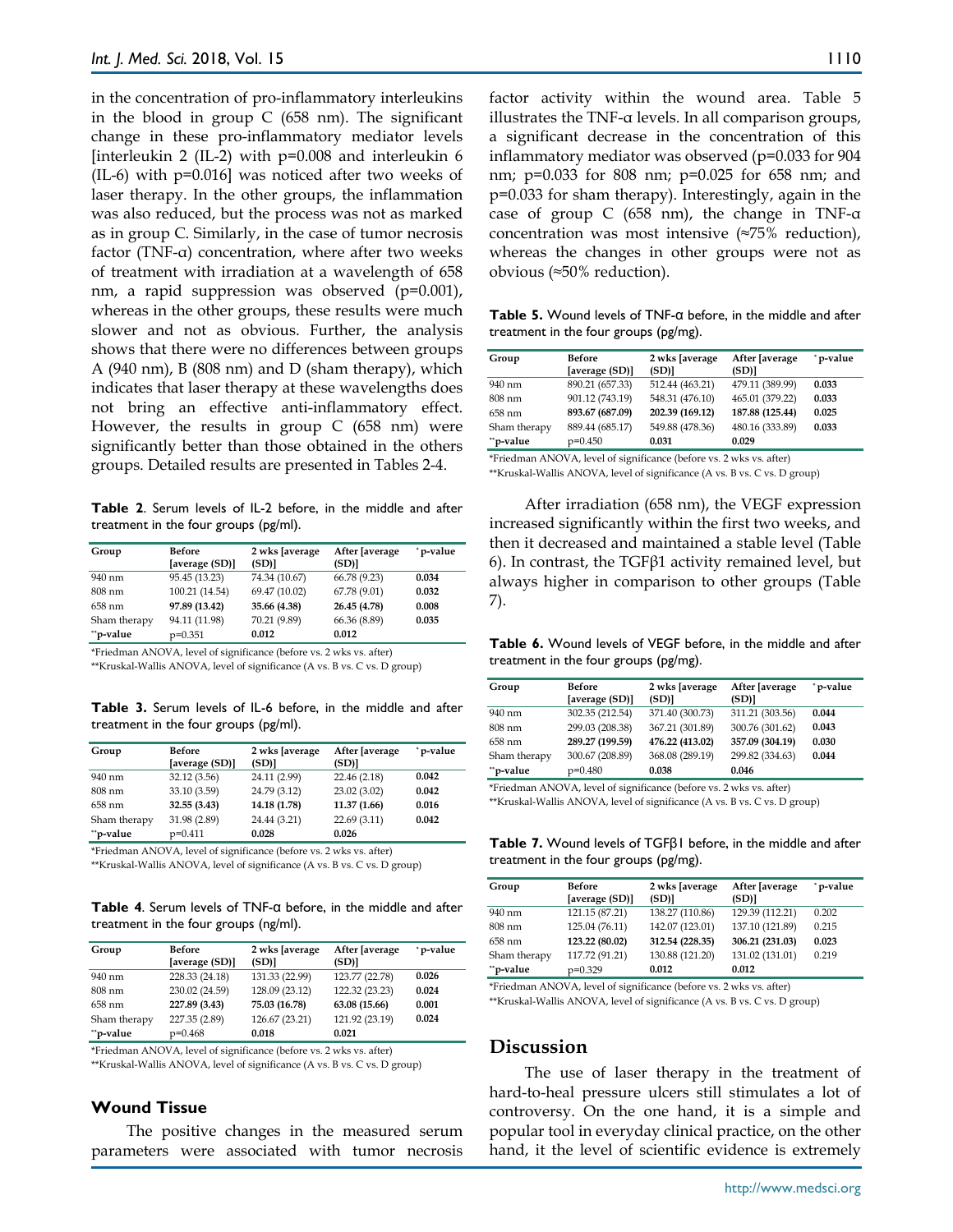poor. Referring to the latest systematic review published in 2017 [9] on the use of laser therapy in patients with pressure ulcers, it can be clearly seen that there is a lack of reliable and well-done studies in this area. Machado et al. in their critical review of the literature found as many as 386 articles on this subject, but only four publications met the criteria for inclusion for further analysis. These four studies conclude that the greatest therapeutic effects are associated with radiation at a wavelength of 658 nm.

This conclusion is in line with our own clinical experience and the results of the publication from 2013 [13], however, a desire to understand the mechanisms in the process of healing pressure ulcers healing with the use of laser therapy contributed to the planning and conducting this research. With respect to the results we obtained, it seems that the successful effect of wound healing after irradiation at wavelengths of 658 nm is associated with an anti-inflammatory effect, as well as stimulation of such phenomena as angiogenesis, proliferation or remodeling of tissues during the process of wound closure. This is indirectly indicated by changes in the activity of the cytokines and growth factors examined in this study.

The significant reduction in the concentration of interleukins in the blood in group C (658 nm) shows strong anti-inflammatory effect of laser radiation at a wavelength of 658 nm on the systemic level. Additionally, the rapid suppression of serum TNF-α level probably allows for a smooth transition from the inflammatory phase to wound proliferation. The positive changes of TNF-α activity in wound biopsies seem to reflect the elimination of the inflammatory reaction after two weeks of 658 nm irradiations and then stimulation of healing processes in the period of proliferation and remodeling of pressure ulcers. Besides, the VEGF expression increased significantly in group C within the first two weeks, which may be in our opinion an indicator of stimulation of angiogenesis, and then it decreased and maintained a stable level. The obtained results clearly show that the process of angiogenesis observed as changes in vascular endothelial growth factor activity (VEGF) and proliferation as changes in transforming growth factor beta 1 (TGFβ1) activity in wounds was the most intensive with radiation of 658 nm. Interestingly, electromagnetic radiation at a slightly different wavelength, for example, 940 or 808 nm, proved to be completely ineffective in stimulating these reactions in the wound, which also explains the poor clinical results and the lack of fast healing process of pressure ulcers when using these parameters.

Up until now there is no similar study in the field of pressure ulcer treatment in the literature,

hence it is difficult to compare our results with other scientific reports. This study is the first such trial, which certainly adds to its unique innovativeness. To our knowledge, only one article on laser therapy of chronic wounds, but of a different etiology can be found in the literature [14].

Ruh et al [16] in the latest report from 2018, described the laser treatment applied for twelve days (one treatment per day) using a similar wavelength to ours (660 nm) on diabetic-grade III and IV wounds. Unfortunately, the study included only eight patients without a control or comparison group. The researchers used a dose of  $2 J / cm<sup>2</sup>$  (in our study it was 4 J / cm<sup>2</sup>). Wound samples were collected twice, before the start of irradiation and after a 12-day series of treatments. They also evaluated the activity of the pro-inflammatory mediator TNF-α and growth factors VEGF and TGFβ1. It was observed that the TNF-α level decreased and the observed growth factors increased their activity. These results completely coincide with our findings, but since the Brazilian researchers only performed the treatment for 12 days, (in our case, the treatment lasted a month), it is not known whether further measurements in subsequent healing phases would be consistent with ours.

Finally, it seems that the therapeutic basis in the effective healing of pressure ulcers is connected with laser irradiation at a wavelength of 658 nm and its influence on the inhibition of inflammatory processes in the wound and stimulation of angiogenesis and fibroblast proliferation. Laser therapy at wavelengths of 940 and 808 nm does not significantly affect the above-mentioned repair processes, which explains its low effectiveness in the treatment of pressure ulcers and contributes to the confusion when determining the effectiveness of laser therapy.

## **Limitations of the Study**

Our study is a pilot report and we are continuing to enroll eligible patients to increase the number of patients. Notwithstanding this limitation, relate back to original study results and what this study has added. In further studies we should collect blood samples (for nutritional status markers) also before and after the experimental procedure and monitor hypoalbuminemia status especially. It is also recognized that only a few factors related to healing and inflammation have been analyzed. It is necessary to determine the involvement of other important factors in the treatment of pressure ulcers, for example, PDGF, FGF or EGF growth factors, as well as the extremely interesting activities of MMP-2 and MMP-9 metalloproteinases with respect to the tissue TIMP inhibitor; and COX-2 activity. It would be also